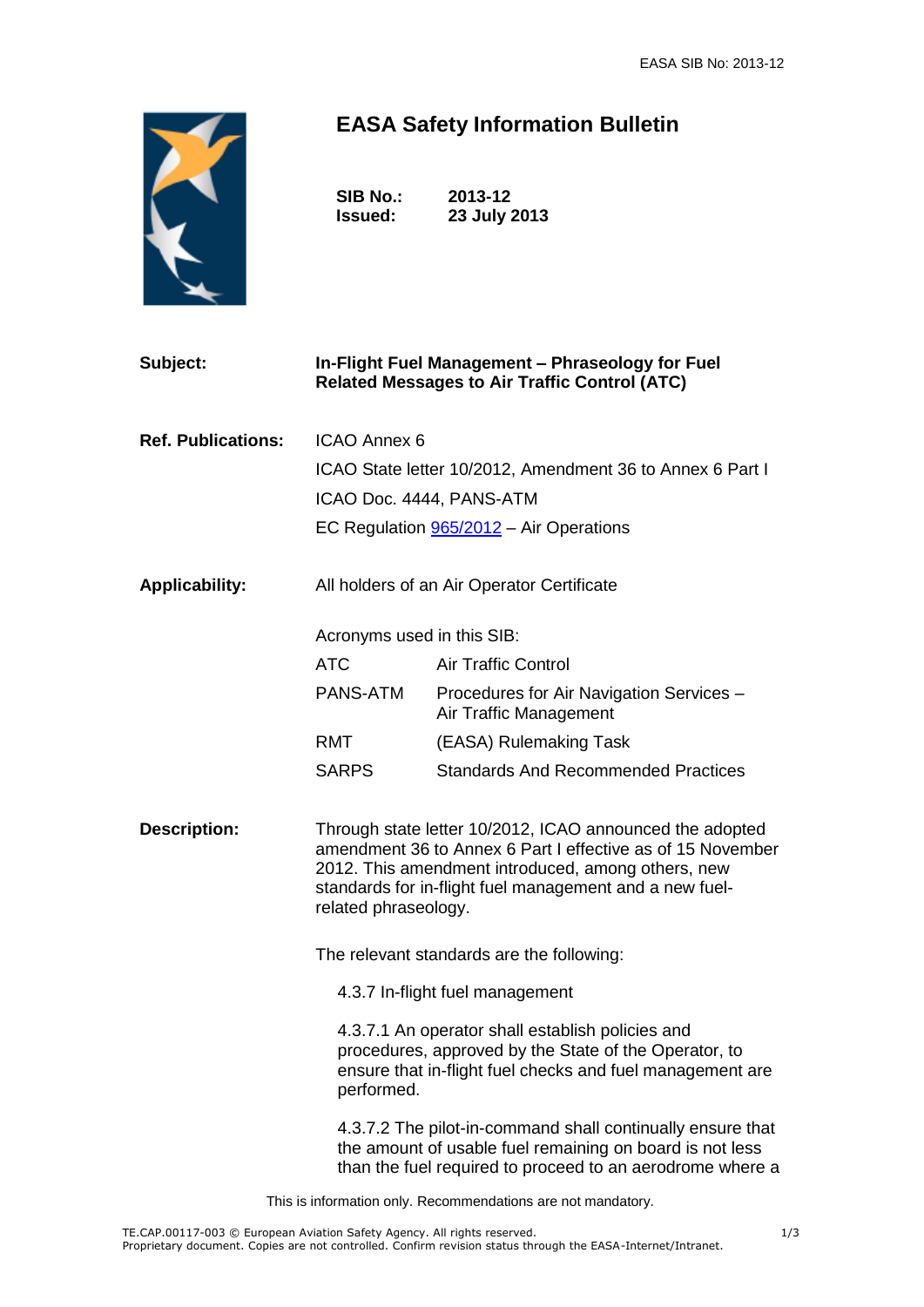safe landing can be made with the planned final reserve fuel remaining upon landing.

4.3.7.2.1 The pilot-in-command shall request delay information from ATC when unanticipated circumstances may result in landing at the destination aerodrome with less than the final reserve fuel plus any fuel required to proceed to an alternate aerodrome or the fuel required to operate to an isolated aerodrome.

4.3.7.2.2 The pilot-in-command shall advise ATC of a minimum fuel state by declaring MINIMUM FUEL when, having committed to land at a specific aerodrome, the pilot calculates that any change to the existing clearance to that aerodrome may result in landing with less than planned final reserve fuel.

Note 1.— The declaration of MINIMUM FUEL informs ATC that all planned aerodrome options have been reduced to a specific aerodrome of intended landing and any change to the existing clearance may result in landing with less than planned final reserve fuel. This is not an emergency situation but an indication that an emergency situation is possible should any additional delay occur.

Note 2.— Guidance on declaring minimum fuel is contained in the Fuel Planning Manual (Doc 9976). It should be noted that Pilots should not expect any form of priority handling as a result of a "MINIMUM FUEL" declaration. ATC will, however, advise the flight crew of any additional expected delays as well as coordinate when transferring control of the aeroplane to ensure other ATC units are aware of the flight's fuel state.

4.3.7.2.3 The pilot-in-command shall declare a situation of fuel emergency by broadcasting MAYDAY, MAYDAY, MAYDAY, FUEL, when the calculated usable fuel predicted to be available upon landing at the nearest aerodrome where a safe landing can be made is less than the planned final reserve fuel.

Note 1.— The planned final reserve fuel refers to the value calculated in 4.3.6.3 e) 1) or 2) and is the minimum amount of fuel required upon landing at any aerodrome.

Note 2.— The words "MAYDAY FUEL" describe the nature of the distress conditions as required in Annex 10, Volume II, 5.3.2.1, b) 3.

Note 3.— Guidance on procedures for in-flight fuel management are contained in the Fuel Planning Manual (Doc 9976).

The corresponding provisions for controllers can be found in 15.5.4 of PANS-ATM.

This is information only. Recommendations are not mandatory.